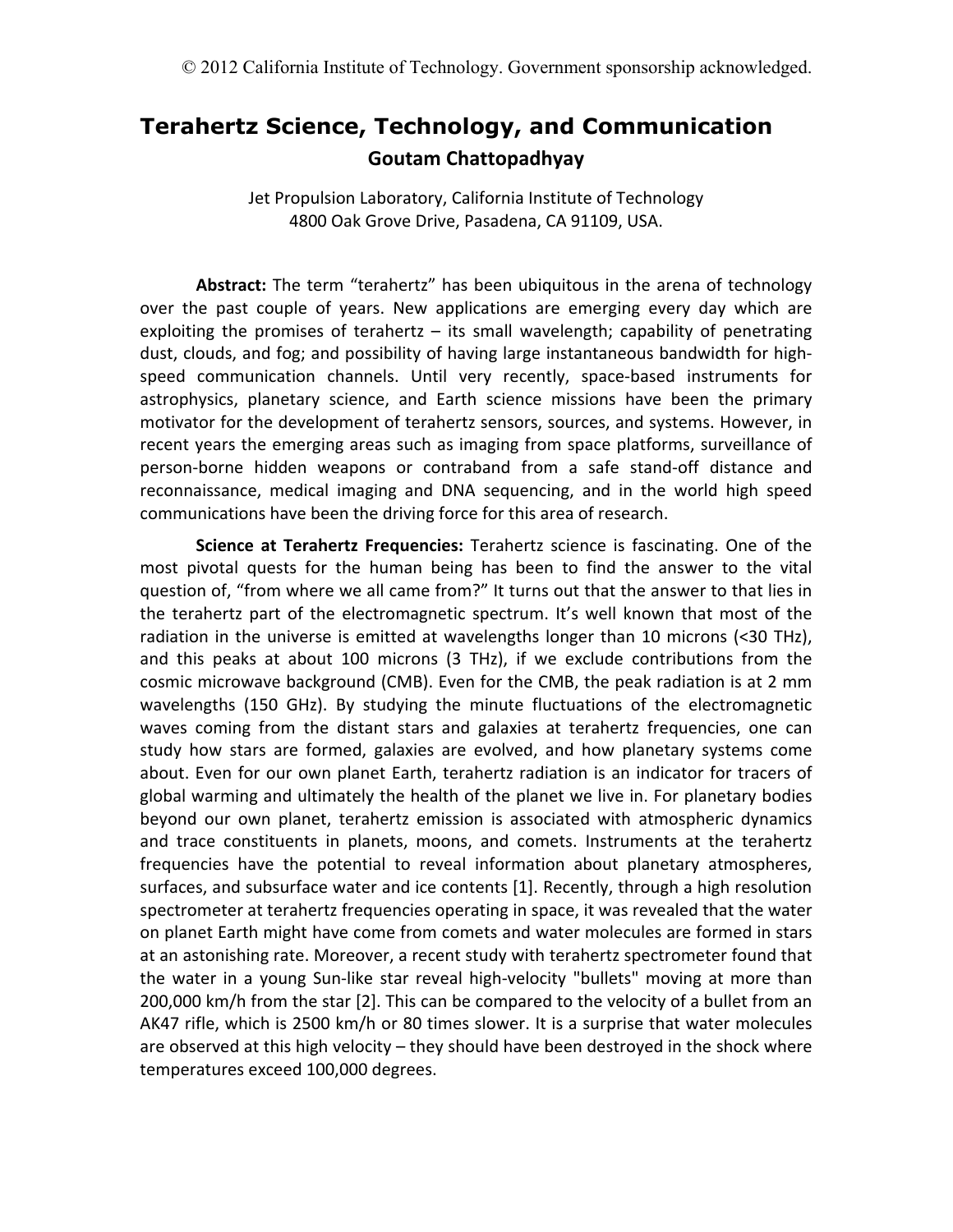

**raining down water on Saturn revealing the origin of water vapor in Saturn's upper atmosphere. Enceladus is the only moon in the Solar System known to influence the chemical composition of its parent planet.**

Observations reveal that water very likely reforms rapidly in the hot and dense shocked gas. The conditions are so favorable that approximately 100 million times the amount of water in the Amazon River is formed, every second. Fig. 1 presents an image taken at terahertz frequencies by the Herschel Space Observatory showing how Saturn's moon Enceladus rains down water on Saturn [3]. In spite of these fascinating scientific potential, the terahertz frequency range (loosely defined as 100 GHz < ν < 10 THz) still remains one of the least utilized electromagnetic bands because of the unavailability of commercial source and sensor components, sub‐systems,

and instruments [4].

In this talk, an overview of the state of the terahertz technology will be presented. The talk will detail the science and other applications that specifically require technology at terahertz frequencies. The challenges of the future generation instruments and detectors at these frequencies in addressing the needs for critical astrophysical, planetary, and earth observing missions will also be discussed.

**Terahertz Imaging Applications:** One of the emerging areas of terahertz applications is security imaging. Demand for new surveillance capabilities for usage in airport screenings and battlefield security check‐points has led to the development of terahertz imagers and sensors. There are several advantages of imaging at terahertz frequencies compared to microwave or infrared: the wavelengths in this regime are short enough to provide high resolution with modest apertures, yet long enough to penetrate clothing. Moreover, unlike in infrared, the terahertz frequencies are not affected by dust, fog, and rain.

Several groups around the world are working on the development of terahertz imagers for various applications. One option is to use passive imaging techniques, which were very successful at millimeter-wave frequencies, by scaling in frequencies to terahertz range. However, the background sky is much warmer at terahertz frequencies due to high atmospheric absorption. Since passive imagers detect small differences in temperatures from the radiating object against the sky background, at these frequencies passive imagers do not provide enough scene contrast for short integration times. On the other hand, in an active imager, the object is illuminated with a terahertz source and the resulting reflected/scattered radiation is detected to make an image. However, the glint from the background clutter in an active terahertz imager makes it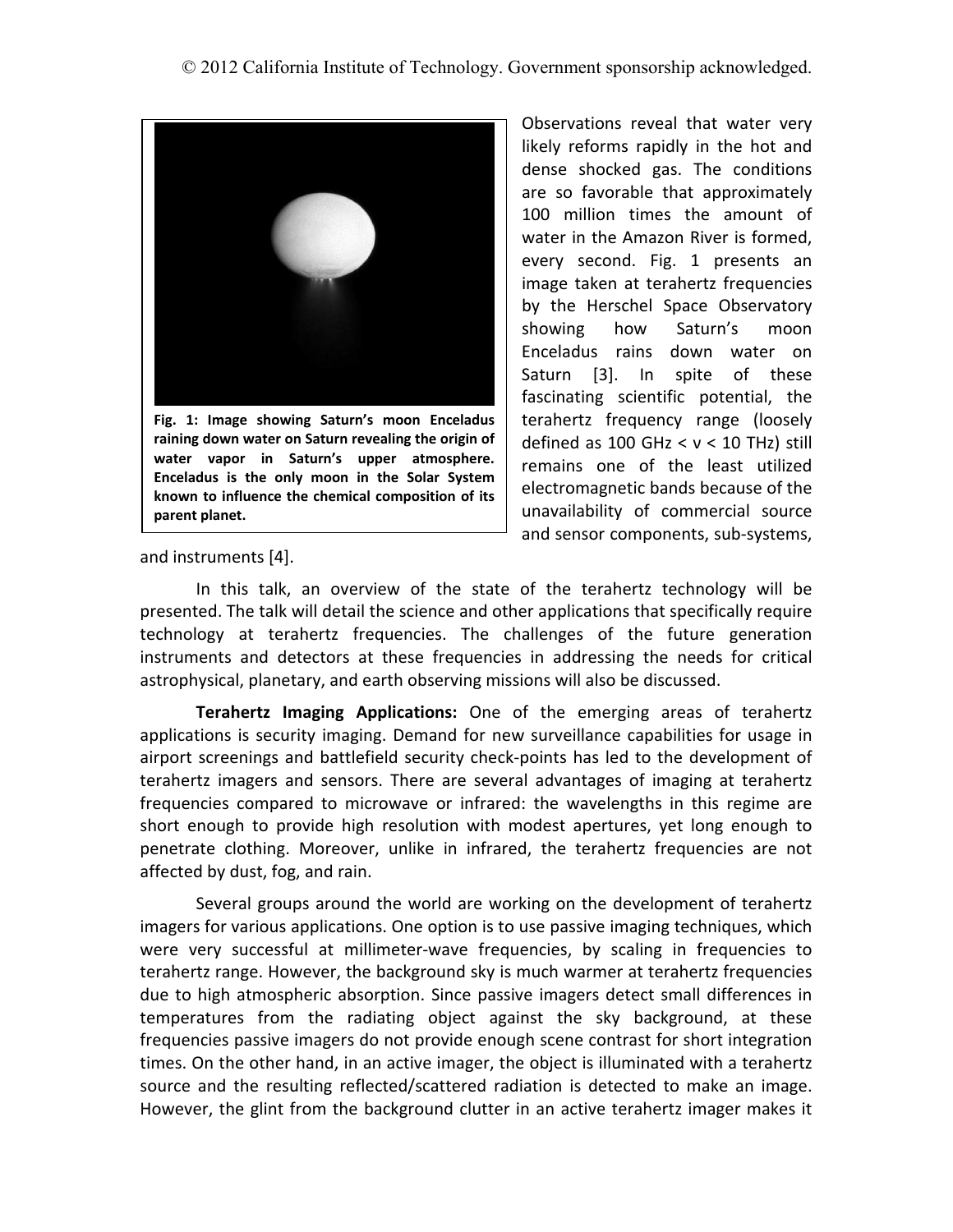hard to provide high fidelity images without a fortunate alignment between the imaging system and the target.

The JPL group has developed an ultra wideband radar based terahertz imaging system that addresses many of these issues and produces high resolution through‐



**with a 675 GHz FMCW radar at 25 m stand‐off distance.**

clothes images at stand‐off distances [5]. The system uses a 675 GHz solid‐ state transmit/receive system in a frequency modulated continuous wave (FMCW) radar mode working at room temperature. The imager has sub-centimeter range resolution by utilizing a 30 GHz bandwidth. It has comparable cross‐range resolution at a 25m stand‐off distance with a 1m aperture mirror. A fast rotating small secondary mirror rapidly steers the projected beam over a 50 x 50 cm target at range to produce images at frame rates exceeding 1 Hz.

Fig. 2 shows a radar image taken in 1 second using our 675 GHz

FMCW radar at 25m stand-off distance. In this talk we will explain in detail the design and implementation of the terahertz imaging radar system. In this talk, we'll show how by using a time delay multiplexing of two beams, we achieved a two‐pixel imaging system using a single transmit/receive pair. Moreover, we'll also show how we improved the signal to noise of the radar system by a factor of 4 by using a novel polarizing wire grid and grating reflector.

**Terahertz Communication Applications:** Communications at terahertz frequencies have gained attention in recent years as the high fractional bandwidth potentially offers multi-Gb/s wireless data-links [6]. While the data-rate increases linearly with the carrier frequency for a fixed fractional bandwidth, the free space path losses increase with the square of frequency, quickly leading to limited transmission ranges unless very high power and phased-array based transmitters are used. However, there are specific applications where communication requirements are very high data rates over short distances, and terahertz communications is going to play a key role in those areas in not so distant future. Some example of those applications are high‐speed wireless data transfer between handheld devices such as smart phones, home‐ entertainment devices to high‐definition television sets, and super high speed wireless links between high volume servers in data centers. It will not be unreasonable to think that we'll have 10 Gb/s or higher wireless communication links over short distances pretty soon, even with simple data modulation schemes. In this talk we'll discuss in detail the potential of high‐speed terahertz communication links, its challenges, and potential solutions.